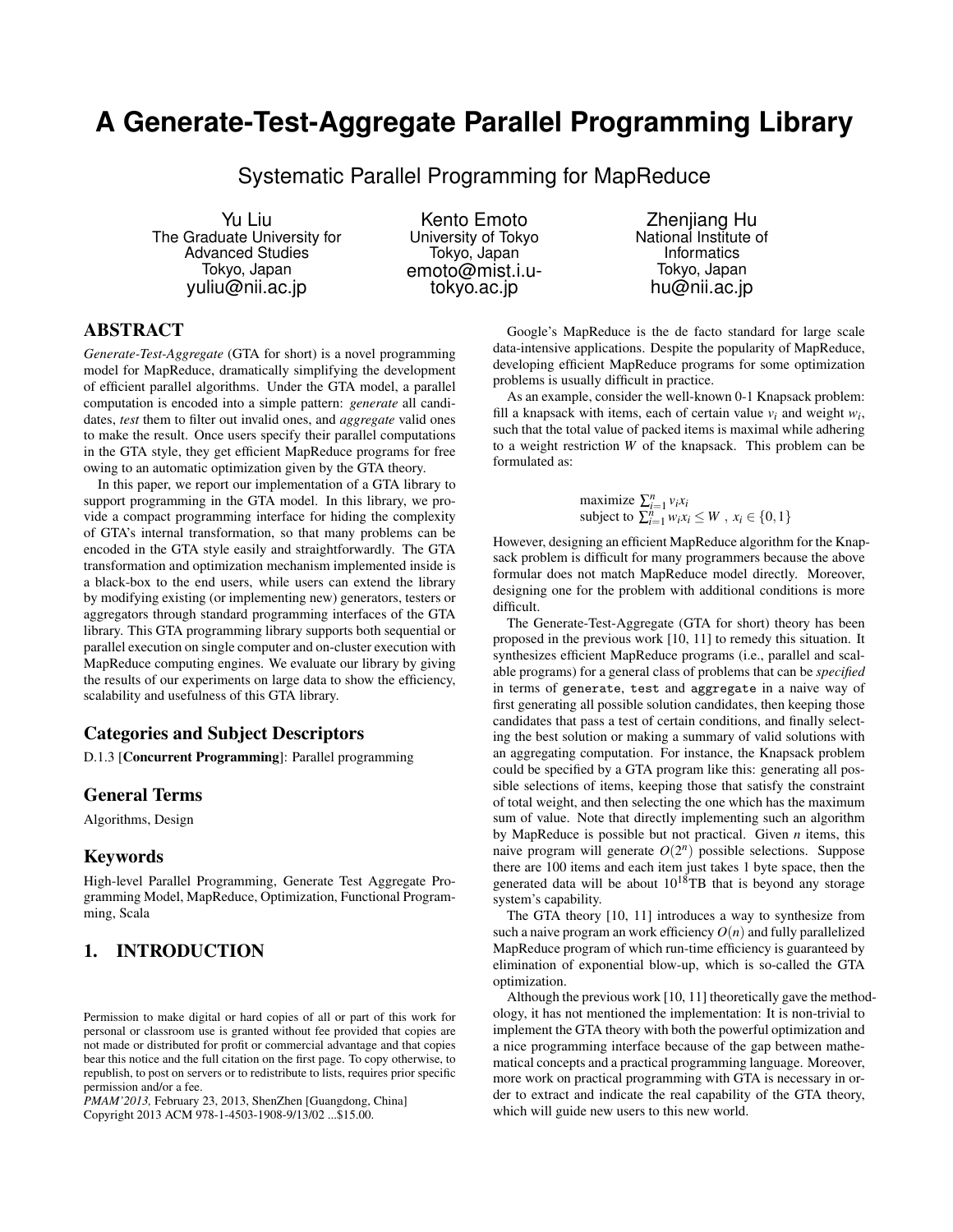In this paper we present our implementation of a lightweight GTA library which is a functional programming platform allowing users to write GTA programs and execute them on local machines or large computer-clusters. Our main technical contributions are two folds. First, we design a generic program interface for users who don't know details of the GTA theorem and parallel programming, to let them use GTA in a black-box. Our library also shows how the theoretical GTA fusion can be implemented and executed on practical MapReduce engines. Second, we demonstrate the usefulness of our GTA library with some interesting examples, showing that lots of application problems can be easily and efficiently resolved by using our library.

The rest of the paper is organized as follows. After explaining the background knowledge in Section 2, we show the design and implementation of our library in Section 3. In Section 4 we introduce more details of the implementation. Then, we demonstrate the usefulness of our library using the Knapsack problem and other examples, and report our experimental results in Section 5. The related work is discussed in Section 6. Finally, we conclude the paper and highlight some future work in Section 7. The source code used for our experiments is available online<sup>1</sup>.

### 2. BACKGROUND

In this section we briefly review the concepts of Generate-Test-Aggregate (GTA for short) theory [10, 11], as well as its background knowledge, list homomorphism [4, 8, 16] and MapReduce [9].

The notation we use to formally describe algorithms is based on the functional programming language Haskell [4]. Function application can be written without parentheses, i.e.,  $f$  *a* equals  $f(a)$ . Functions are curried and application associates to the left, thus, *f a b* equals (*f a*) *b*. Function application has higher precedence than operators, so  $f \circ a \oplus b = (f \circ a) \oplus b$ . We use the operator  $\circ$  over functions: by definition,  $(f \circ g) x = f(g x)$ . The identity element of a binary operator  $\odot$  is represented by  $\iota_{\odot}$ .

### 2.1 List Homomorphism

A list homomorphism is a special, useful recursive function on lists. Naturally, it is a simple divide-and-conquer parallel computation [8, 16]. List homomorphisms have a close relationship with parallel computing that have been studied intensively [8, 16, 18], and

DEFINITION 1 (LIST HOMOMORPHISM). *Function h is said to be a list homomorphism, if and only if there is a function f , an* associative operator  $\odot$  and the identity element  $\iota_{\odot}$  of  $\odot$  such that *the following equations hold.*

$$
h [] = i0
$$
  
\n
$$
h [a] = fa
$$
  
\n
$$
h (x \mapsto y) = h x \odot h y
$$

*Since h is uniquely determined by f and*  $\odot$ , we write  $h = (f, \odot)$ *.* 

For instance, summation function *sum* on a list of integers can be defined in this format as a list homomorphism, in which  $\odot$ ,  $\iota_{\odot}$  and *f* are replaced with  $+$ , 0 and the identity function  $\lambda x.x$ :

$$
sum [ ] = 0
$$
  
\n
$$
sum [ a ] = a
$$
  
\n
$$
sum ( x + y ) = sum x + sum y.
$$

Another example is function *sublists* that given a list as input

produces a bag (multi-set) of all sublists of the list:

$$
sublists [] = [] \nsublists [x] = [] \nsublists (xs ++ ys) = sublists xs \times + .
$$
 *sublists ys.*

Here,  $\{a_1, \ldots, a_k\}$  denotes a bag of elements  $a_1, \ldots, a_k$ , so  $\lfloor x \rfloor$  a singleton hag of singleton list  $\lfloor x \rfloor$  the operator  $\mathbb{H}$  denotes hage is a singleton bag of singleton list  $[x]$ , the operator  $\oplus$  denotes bag union, and  $\times_{++}$  denotes the cross concatenation of lists in two bags. For example,

\*[]+]\*[1]<sup>+</sup> <sup>=</sup> \*[ ],[1]<sup>+</sup> \*[ ],[1]+×++ \*[ ],[1]<sup>+</sup> <sup>=</sup> \*[ ],[1],[1],[1,1]<sup>+</sup> *sublists* [1,1,2,3] = \*[ ],[1],[1,2],[1,2,3],[1,3],[2],[2,3],[3], [1],[1,1],[1,1,2],[1,1,2,3],[1,1,3],[1,2], [1,2,3],[1,3]+.

Note that we may have duplications in a bag, and the order of elements are ignored in a bag. We write  $A \upharpoonright$  to denote the type of bags whose elements have type *A*.

Given a set *M* and an associative binary operator  $\odot$  on *M* with its identity  $\iota_{\odot}$ , the pair  $(M, \odot)$  is called a Monoid. For example, the set of integers with the usual plus operator forms a monoid  $(\mathbb{Z}, +)$ . Given a monoid  $(M, \odot)$  and a function  $f : A \rightarrow M$ , we have a unique list homomorphism  $([f, \odot]]$  ::  $[A] \rightarrow M$ .

### 2.2 List Homomorphisms on MapReduce

Google's MapReduce [9] is a popular programming model for processing large data sets in a massively parallel manner. Nowadays, several free, realistic implementations of MapReduce are available. Hadoop [2] is a famous open-source implementations of MapReduce using Java as its primitive language. Spark [31] is a fast inmemory MapReduce cluster implementation on Scala [24].

List homomorphisms fit well with MapReduce, because their input can be freely divided to sub-lists which can be distributed among machines. Then on each machine the programs are computed independently, and the final result can be got by a merging procedure. In fact, it has been shown that list homomorphisms can be efficiently implemented using MapReduce [20]. Therefore, if we can derive an efficient list homomorphism to solve a problem, we can solve the problem efficiently with MapReduce, enjoying its advantages such as automatic load-balancing, fault-tolerance, and scalability.

### 2.3 Generate, Test, and Aggregate

The GTA programming style and powerful fusion optimization [10, 11] have been proposed to synthesize MapReduce programs from naive specifications (GTA programs) in the following form.

#### *aggregate* ◦ *test* ◦ *generate*

A GTA program consists of a *generate* that generates a bag of intermediate lists, a *test* that filters out invalid intermediate lists, and an *aggregate* that computes a summary of valid intermediate lists. A GTA program in this form can be transformed into a single list homomorphism , if these components meet the condition of GTA fusion optimization. To understand the meaning, we review several important concepts.

DEFINITION 2 (SEMIRING). *Given a set S and two binary operations* ⊕ *and* ⊗*, the triple* (*S*,⊕,⊗) *is called a semiring if and only if*

- ⊕ *is an associative and commutative operator with identity element ı*⊕*,*
- ⊗ *is associative with identity element ı*⊗ *and distributes over* ⊕*, and*

<sup>1</sup>https://bitbucket.org/inii/gtalib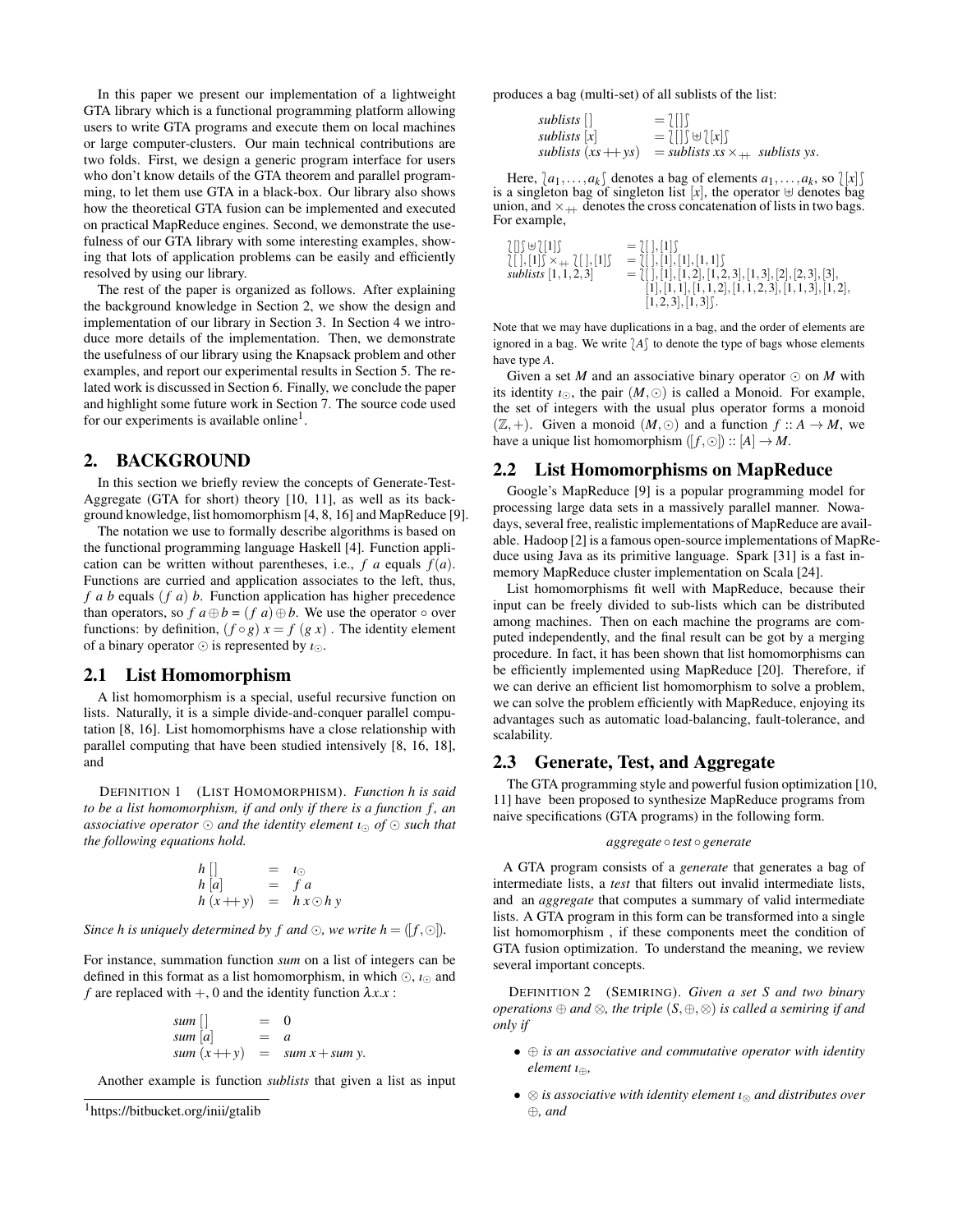### • *ı*⊕ *is a zero of* ⊗*.*

For example, a set of bags of lists forms a semiring  $(|A|, \forall, \times, \bot)$ with the bag union and the cross concatenation for any element type *A*. The distributivity plays an important role in the optimization in the GTA theory.

Similar to the connection between a monoid and a list homomorphism, a semiring is naturally connected to a special recursive function on bags of lists.

DEFINITION 3 (SEMIRING HOMOMORPHISM). *Given arbitrary semiring*  $(S, \oplus, \otimes)$  *and function f* :: *A* → *S*, *function shom* ::  $\left[ A \right] \left[ \rightarrow \right]$ *S* is a semiring homomorphism from  $([\![A]\!])$ , $\forall$ , $\times$ <sub>++</sub>  $\rangle$  to  $(S, \oplus, \otimes)$ , iff *the following hold.*

$$
shown (x\oplus y) = shown x \oplus shown y
$$
  
\n
$$
shown (x \times_{++} y) = shown x \otimes shown y
$$
  
\n
$$
shown [[a]] = f a
$$
  
\n
$$
shown [[\ ] = i_{\otimes}
$$

*Since shom is uniquely determined by f,*  $\oplus$  *and*  $\otimes$ *, we write shom* = ({ *f*,⊕,⊗})*.*

Since a semiring homomorphism consumes a bag of lists, it can be used as an aggregator in the GTA program. Actually, semiring homomorphisms in combination with generators and testers of specific kinds have very powerful fusions.

An example of semiring homomorphisms is aggregator *maxsum f* using semiring the max-plus semiring  $(\mathbb{Z}, \uparrow, +)$  to find the maximum among *f*-weighted sums of lists in a given bag:

| $maxsum f(x \oplus y)$   | $=$ maxsum $x \uparrow$ maxsum y |
|--------------------------|----------------------------------|
| $maxsum f(x \times + y)$ | $=$ maxsum $x$ + maxsum $y$      |
| maxsum $f$ [[a] $\int$   | $= f a$                          |
| maxsum $f \nvert \$      | $= -\infty$                      |
| $maxsum f$ [[] $\int$    | $= 0$                            |
|                          |                                  |

Here,  $\uparrow$  is an operator to take the maximum of two operands. Readers can check whether *maxsum f* actually computes the maximum *f*-weighted sum of a given bag of lists, using the facts that every bag can be decomposed into union of singleton bags, and that every singleton bag of a list can be decomposed into cross-concatenation of singleton bags of singleton lists. For example,  $\langle [1,2,3], [2,3] \rangle =$  $[1,2,3]\&\&[2,3]\&= (1[1]\&\&+ [2]\&\&+ [3]\&\&+ [3]\&$ 

Now, we introduce a class of generators that have good fusability with semiring homomorphisms.

DEFINITION 4 (SEMIRING POLYMORPHIC GENERATOR). *A function polymorphic over semirings* (*S*,⊕,⊗)

$$
generator_{\oplus,\otimes} :: (A \to S) \to [A] \to S
$$

#### *is called a* semiring polymorphic generator*.*

Parameterised with semirings, a semiring polymorphic generator does different computation with different semirings. Particularly, using the semiring  $([A]_1,\uplus,\times_+)$  of bags of lists, function *generator*<sub> $\uplus x_{++}$ </sub>  $(\lambda a.[[a]]) :: [A] \rightarrow [[A]]$  is a generator that can be used in the GTA program. For example, abstracting the comiting used in the GTA program. For example, abstracting the semiring in generator *sublists*, we have *sublists* = *sublists*<sup> $d_{\theta, \times_{\theta+}} (\lambda a.)[a])$ </sup> where

 $sublists'_{\oplus,\otimes} f$  []  $= i_{\otimes}$  $sublists'_{\oplus,\otimes} f[x]$  =  $\iota_{\otimes} \oplus fx$  $\textit{sublists}_{\oplus,\otimes}^{\prime\prime} f \text{ (}x\text{s } +\text{+}\text{ y}\text{s\text{)}} = \textit{sublists}_{\oplus,\otimes}^{\prime} f \text{ x}\text{s } \otimes \textit{sublists}_{\oplus,\otimes}^{\prime} f \text{ y}\text{s}.$ 

Moreover, we have the following powerful result to fuse such a generator with an aggregator of semiring homomorphisms.

THEOREM 1 (SEMIRING FUSION [10]). *Given a semiring polymorphic generator generator*<sub>⊕,⊗</sub>  $:(A \rightarrow S) \rightarrow [A] \rightarrow S$  *and a semiring homomorphism*  ${f, \oplus, \otimes}$  *to*  $(S, \oplus, \otimes)$ *, the following holds.* 

 $(f, \oplus, \otimes) \circ generator_{\oplus, \times_{++}} (\lambda \cdot a. [a]) = generator_{\oplus, \otimes} f$ 

The left-hand-side of the equation is a GTA program without testers, in which *generator*<sub> $\mathbb{H}, \times_+$ </sub>  $(\lambda a.[[a]])$  is the generator and  $\{f, \oplus, \otimes\}$ <br>is the aggregator. In this program, possibly an exponential numis the aggregator. In this program, possibly an exponential number of intermediate lists are generated by the generator and then consumed by the aggregator, so that the total cost would be exponential in the length of the input list. On the other hand, the right-hand-side is usually an efficient program without such an exponential blow-up, because it does not use the heavy operator  $\times_{++}$ but uses (possibly) lightweight operator ⊗. For example, the theorem says that program *maxsum*  $(\lambda a.a) \circ \textit{sublists}$ , which given a list computes the maximum of sums of its all sublists, is equivalent to program *sublists*<sup> $\prime$ </sup><sub>1</sub> ( $\lambda a.a$ ). This is easily verified because the program computes a sum of all positive numbers and it is clearly the maximum sum of all sublists.

Another important concept in GTA is *filter embedding*, which fuses an aggregator of semiring homomorphisms and a tester of a specific filter form:

DEFINITION 5 (HOMOMORPHIC TESTER). *If a tester test is a filter with a predicate defined with a function ok and list homomorphism* ([ $f$ , $\odot$ ])*, namely, test* = *filter* (*ok* $\circ$  ([ $f$ , $\odot$ ])*), we call it a homomorphic tester.*

For example, in a GTA program for the knapsack problem, the tester to filter out item selections with too heavy total weights is a homomorphic tester as follows.

*removeInvalidSelection* = *filter*  $((\leq w) \circ ([getWeight, +]))$ 

Here, the homomorphism ([*getWeight*,+]) computes the total weight of the given list, and the judgment  $(\leq w)$  compares it with the weight limit to find invalid ones.

Now, we are ready to introduce the filter embedding:

THEOREM 2 (FILTER EMBEDDING). *Given a homomorphic tester filter*  $(ok \circ ([f, \odot]))$  *in which the list homomorphism is to* (*M*,) *and a semiring homomorphism* ({ *f*,⊕,⊗})*to* (*S*,⊕,⊗)*, there*  $e$ xists a lifted semiring  $(S^M, \oplus^{\tilde{M}}, \otimes^{\tilde{M}})$ , a lifted function  $f^M$  and *function postprocessok such that the following holds.*

$$
\mathcal{M}_f, \oplus, \otimes \mathcal{M}_g \circ \textit{filter } (\textit{ok} \circ (\mathcal{F}, \odot)) = \textit{postprocess}_{\textit{ok}} \circ \mathcal{M}_f, \oplus^M, \otimes^M \mathcal{M}_g
$$

This filter embedding is useful because we can remove a tester between a generator and an aggregator so that we can fuse them by the semiring fusion. Readers who are interested with these can reader the paper [10, 11] for details.

Reasoned by the theory of GTA, i.e., the combination of the filter embedding and the semiring fusion, a GTA program consisting of those components is eventually transferred to an efficient program *postprocess*  $\circ$  *generator*<sub>⊕</sub>*M*<sub>,⊗</sub>*M*<sup>*f*<sup>*M*</sup>. For example, the *naive* solution</sup> of Knapsack problem will generate  $O(2^n)$  intermediate candidates and thus costs  $O(n2^n)$ , but the efficient final program only costs *O*(*n*).

Note that, currently the GTA theory is an approach to constructing list homomorphisms, so the input of *generate* (also *aggregate*, and *filter*) is limited to *lists* but not *trees* or other data structures. GTA for trees/graphs is on our schedule as a future work.

# 3. ARCHITECTURE AND PROGRAMMING INTERFACE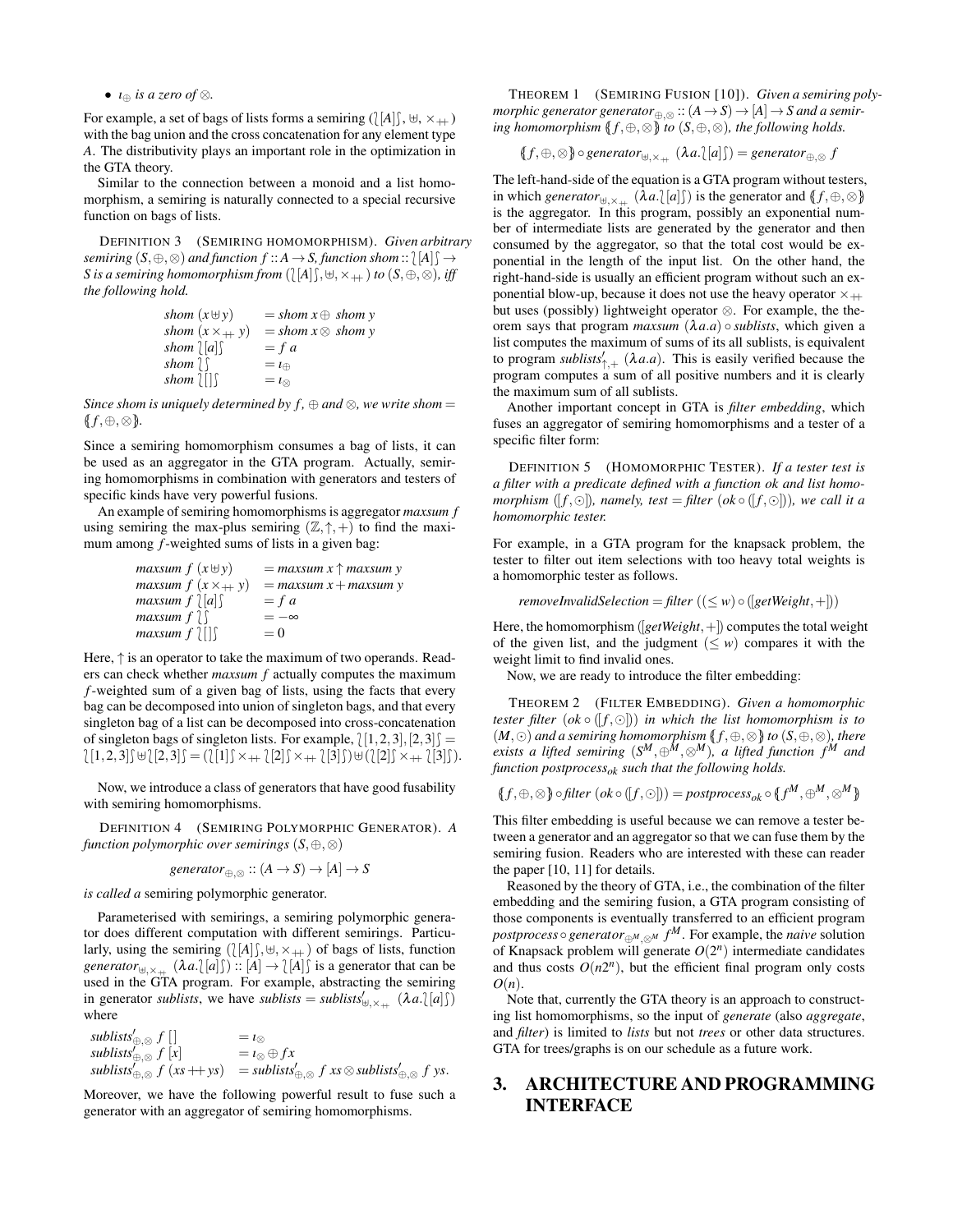```
trait MapReduceable [A, M, + R] extends ListHomo [A, M] {
  override def f(a:A):Moverride def combine (1:M, r:M): M
  def postProcess(a:M): R
}
```
#### Listing 1: Almost List Homomorphism

In this section we introduce our GTA programming environment. The GTA theory provides an approach to systematic derivation of list homomorphisms, so that we can get efficient MapReduce computation automatically once problems are specified GTA programs. Our library provides GTA programming interface to form a GTA program which produces an instance of so-called *MapReduceable*. The instance of *MapReduceable* adapts the list homomorphism to the MapReduce; its definition is shown in Listing 1. The MapReduceable has three methods, f corresponding to the function f of the list homomorphism, combine corresponding to the binary operator  $\odot$ , and a newly introduced method postProcess which is applied on the out put of the *REDUCE* processing as a final processing of whole computation <sup>2</sup>. *MapReduceable* can be used in any MapReduce engine or parallel frameworks which provides MapReduce style APIs. By passing GTA objects (instances of *MapReduceable*) to such MapReduce engines' programming interface we can construct fully scalable MapReduce computation quite easily.

### 3.1 Target Environment

Our GTA library is targeted big scale distributed/parallel computations on clusters which may have lots of computing nodes, but it also works well on single machine in either sequential or multithreads model. Our implementation of GTA fusion is modular and easy to be extends.

Currently, our library officially supports three execution models: native, Spark and Hadoop. In native model, GTA works with Scala collection framework, and in Spark or Hadoop model GTA works with Spark or Hadoop, respectively.

### 3.2 GTA Programming Interface

There is a top level class named GTA for wrapping the GTA programming environment. The user should extend this top class to write his GTA program.

Usually a GTA expression (in Scala) is written like:

val  $gta = generate(...) filter(...) aggregate(...).$ 

val gta is a GTA object (MapReducable) which can be executed in parallel. For "(...)"s, the user should choose proper parameters respectively to the generator, tester and aggregator.

Given proper parameters, the GTA expression produces an instance of MapReducable corresponding to the efficient program synthesized by the GTA optimization. Then, the instance can be used in the supported execution models. To grasp an image of the GTA programming, concrete example for computing the *maximum sum of all segments (contiguous sublists) of an integer list* is shown in Listing 2. We will explain the details of the components *allSegments* and *maxSum* used in the program later in Section 3.4.

To make the programming easier, the GTA library predefined common generators, testers and aggregators. Users can choose them to compose various of programs. We list some useful generators, testers, and aggregators in Table 1. There are four generators, which, given a list, can generate all sublists (sublists), all prefix

```
package Examples
import GTAS ._
object userApp extends GTA [Int] with App {
      /* Spark job configuration */
    def ctx ( contex : SparkContext , input : spark . RDD [ Int ])
    = {
    /* GTA expression */
    val gta=generate (allSegments) aggregate (maxSum)
    /* compute result. alist is the input list */val rst = alistmap(gta.f).reduce( gta. combine(_, _))println (" rst ")
 }
}
```


```
class AllSegments [I] extends
                            GeneratorCreater [I.I.T4] {
 def makeGenerator [S] (s: Aggregator [I, S])
                     = new MapReduceable [I , T4 [S],S]
 {
 override def f(i: I) =
  new T4(s.f(i), s. plus(s.id, s.f(i)),s. plus (s.id ,s.f(i )) , s. plus (s. zero ,s.f(i )))
override def combine (l: T4 [S], r: T4 [S ]): T4 [S] =
 {
 val ss = s.plus(s.plus(1._1, r.1),
 s. times (l._2 , r. _3 ))
val tails = s. plus (r._2 , s. times (l._2 , r. _4 ))
 val inits = s. plus (1. _3, s. times (1. _4, r. _3))val all = s.times(1.-4, r.-4)/* T4 is a type of four-tuple: (T,T,T,T)*/
 new T4( ss , tails, inits, all)
 }
 override val id: T4 [S] =new T4(s.zero, s.zero, s.zero, s.id)
 /* The 1st element of the four - tuple is segments */
 override def postProcess(a: T4[S]): S = a._1
  }
}
```
Listing 3: Generator of "All Segments"

lists (prefixes), all continuous segments (segments), and paint colors (attaching some informations) to each element (coloring), respectively. Each tester in the table tests whether the sum (length, or its mod of some k) of a list is equal to (or less / more than) a constant value c. The aggregaters are for aggregating the generated lists to compute the maximum summation (maxSum), minimum summation (minSum) , maximum probability or the list which is the solution of above aggregations (select), respectively.. Here we just list the generic names for them, and the details will be explained by concrete examples (using more appropriate names of them, according to the context) in the following sections.

### *Defining aggregators, testers, and generators.*

For advanced users, we provide Scala trait/classes as programming interface to implement their own generators, testers and ag-

Table 1: Some Predefined Generators, Testers, and Aggregators

| G        |                                                                                                                                                                                            |               |
|----------|--------------------------------------------------------------------------------------------------------------------------------------------------------------------------------------------|---------------|
|          | sublists<br>prefixes $\begin{array}{ l }\n\hline\n\text{sum} =, \geq, \leq \text{c} \\ \hline\n\text{length} =, \geq, \leq \text{c} \\ \text{sum } \% \text{ k = c}\n\end{array}$ maxProba |               |
|          |                                                                                                                                                                                            |               |
|          |                                                                                                                                                                                            | maxProbablity |
| coloring | length $% k = c$                                                                                                                                                                           | select        |

<sup>2</sup>Such an extended list homomorphism is called an *almost list homomorphism* [6, 17]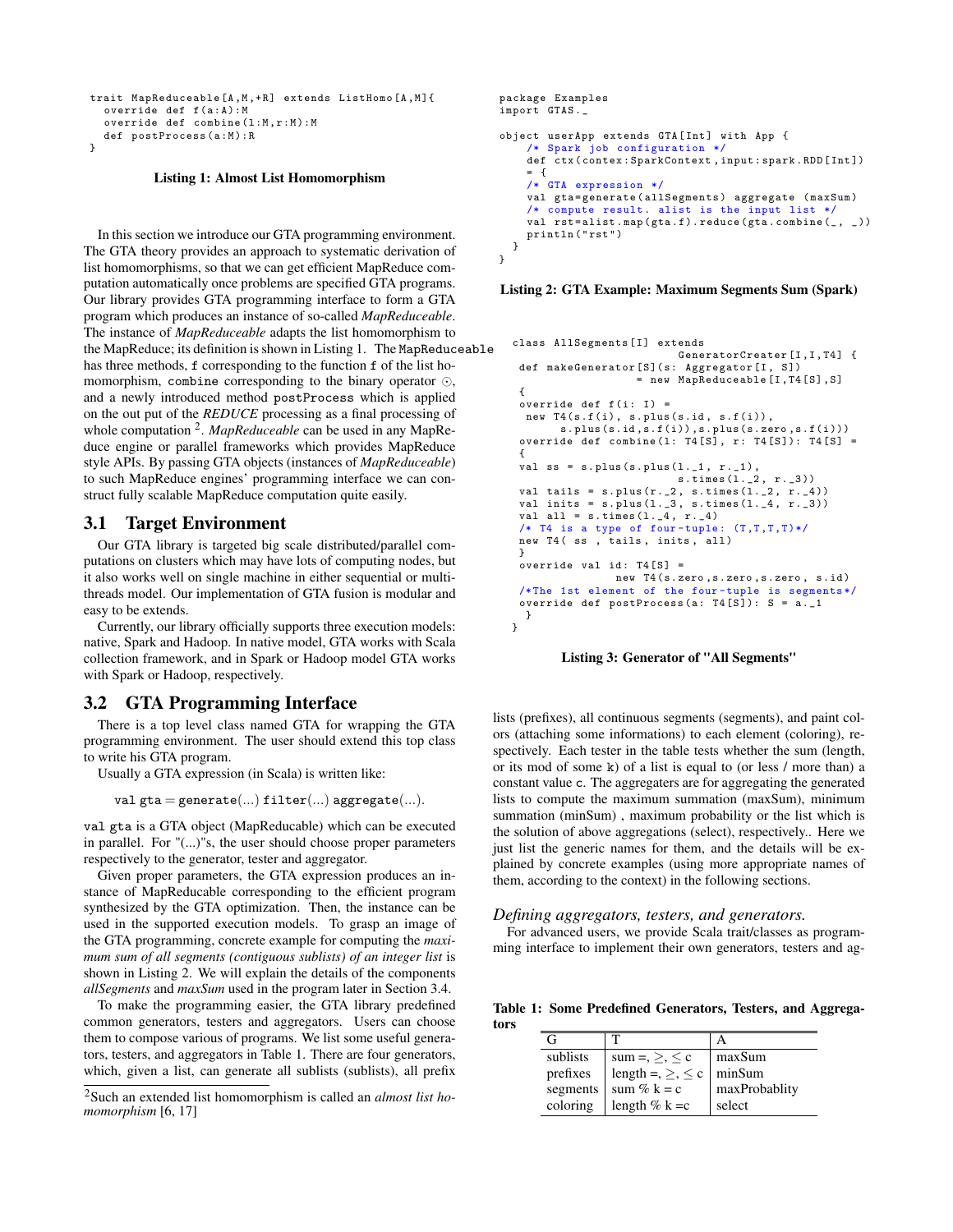```
trait Aggregator [A ,S] {
    def plus(l: S, r: S)<br>def times(l: S, r: S)
    def f(a: A): S
    val id: S
    val zero : S
}
```
#### Listing 4: SemiringHomomorphism

```
abstract class MaxSum [T] extends Aggregator [T, Int] {
   def plus(1: Int, r: Int) = 1 max rdef times (l: Int, r: Int) = 1 + rdef f(a: T): Int
   val id: Int = 0// zero is -infty
   val zero: Int = Int. MinValue
 }
```
#### Listing 5: MaxSum

gregators.

In our library, an aggregator is a semiring homomorphism, and its base class Aggregator  $[A, S]$  is provided to implement user-defined aggregators by extending it. Here, the type parameter A is a type of elements in lists of the input bag, and S is a type of the carrier set of the semiring. Its methods plus and times correspond to the operators of a semiring, and zero and id are their identity elements, respectively. Listing 4 shows Scala code of the base class. For example, abstract class MaxSum (Listing 5) is an aggregator that finds the maximum among weighted<sup>3</sup> sums of lists in the given bag.

The library accepts homomorphic testers, which can be specified by the list homomorphism ( $[f, \oplus]$ ) and the judgment function *ok*. Thus, a tester is represented by a specialized MapReduceable named Predicate of which postProcess method always returns Boolean value as shown in Listing  $6^{\,4}$ . For example, WeightLimit shown in Listing 7 is an implementation of a tester to check whether a given list of items has total weight less than or equal to the weight limit *w*. We can check this condition by computing the sum of weights by a list homomorphism with the usual plus operator  $+$ and then comparing the result with the limit *w*. Since we do not need an exact value of total weight greater than *w*, the implementation uses the cut-off by  $min(w+1)$ . The reason why we use the cut-off will be explained later in Section 4.1.

In our library, a generator has to be a list homomorphism parameterized by a semiring as shown in Definition 4. How to implement it in the context of object-oriented language is a very interesting problem. We define a generic class named GeneratorCreater (shown in Listing 8) which has a generic (polymorphic) function to produce an instance of MapReducable:

#### $gen|S|(s:Aggregator|A,S|):MapReduceable|I,S,P|S||.$

It takes an aggregator as its parameter, to produce a concrete instance of MapReduceable.

There are four type parameters in this gen function. The type parameter I is the type of elements of the input list, A and S are type parameters of aggregator, which we have explained. In addition to these input/output types, the function has the third type parameter P for its intermediate result, i.e., the result of its homomorphism part. This type can be parameterized by S, e.g, it can be Id[S] (equiva-

```
/*
* Predicate is an almost - listhomomorphism
* whose postProcess returns Boolean */
trait Predicate [M ,T]
      extends MapReduceable [M ,T , Boolean ]
trait Countable [T] extends { def count : Int }
```

```
trait Finite [T] extends Iterable [T] with Countable [T]
/* FinitePredicate is Predicate on finite monoid */
trait FinitePredicate [M ,T] extends Predicate [M ,T]
                                  with Finite [T]
```
#### Listing 6: Predicate and FinitePredicate

```
/*
* tests if the total weight is <= the limit w
*/
object WeightLimit (w : Int )
    extends Predicate [ KnapsackItem , Int ]{
  def postProcess(t: Int) = t \leq wdef combine (l: Int , r : Int ) = (l + r) min (w +1)
def f(i: KnapsackItem ) = (i. weight ) min (w +1)
  val id = 0}
```
#### Listing 7: Example of Predicate (WeightLimit)

lent to S),  $Pair[S]$  (equivalent to  $(S, S)$ ),  $Triple[S]$  (equivalent to  $(S, S, S)$ , etc.

Extending the GeneratorCreater, one can define a semiring polymorphic generator of the almost list homomorphism form by implementing the function gen. Notice that the function gen is a generic function such that the instance of MapReduceable can only be produced by methods of s whose type is  $Aggregation[A,S]$ . Therefore, this class is functionally equal to the class of functions *generator*⊕,⊗ ::  $(A \rightarrow S) \rightarrow [A] \rightarrow S$ . The Scala codes are showed in Listing 8. The generator sublists (actually, sublists') can be implemented as the scala object allSelects shown in Listing 9, which simply implements the definition.

The function gen has slightly different type compared to the definition in Definition  $4^5$ , because we are focusing on generators whose computation patterns are suitable for the MapReduce model, while the original definition has no assumption on computation patterns. The generic function gen returns an instance of  $MapReduceable[I, P[S], S]$  of which computation consists of a list homomorphism from [*I*] to  $P[S]$  and a postProcess from  $P[S]$  to *S*. We design such interface so that users can feel more comfortable to write generators like Prefixes shown in Listing 10, in which the homomorphism part computes pairs of type (*S*,*S*) while its final result is of type *S*.

Generator Surfixes to produce all suffixes can be implemented similarly. Combined with various of testers and aggregators, these generators can express a lot of problems. More examples can be found in the source code of our library.

### 3.3 GTA Expression

As we described, GTA programming is to choose or define generators, testers and aggregators to write GTA expressions. Here, we give the formal definition of GTA expression in the EBNF for better understanding.

 $3$ The weights are determined by method  $f$ .

<sup>&</sup>lt;sup>4</sup>In Listing 6 there are some other traits for extending the Predicate and they will be explained in Section 4.1

<sup>&</sup>lt;sup>5</sup>The equivalent of this gen is actually *generator*<sup> $\ell_{\oplus,\otimes}$  :: (*A* → *S*) →</sup>  $[A] \rightarrow P[S]$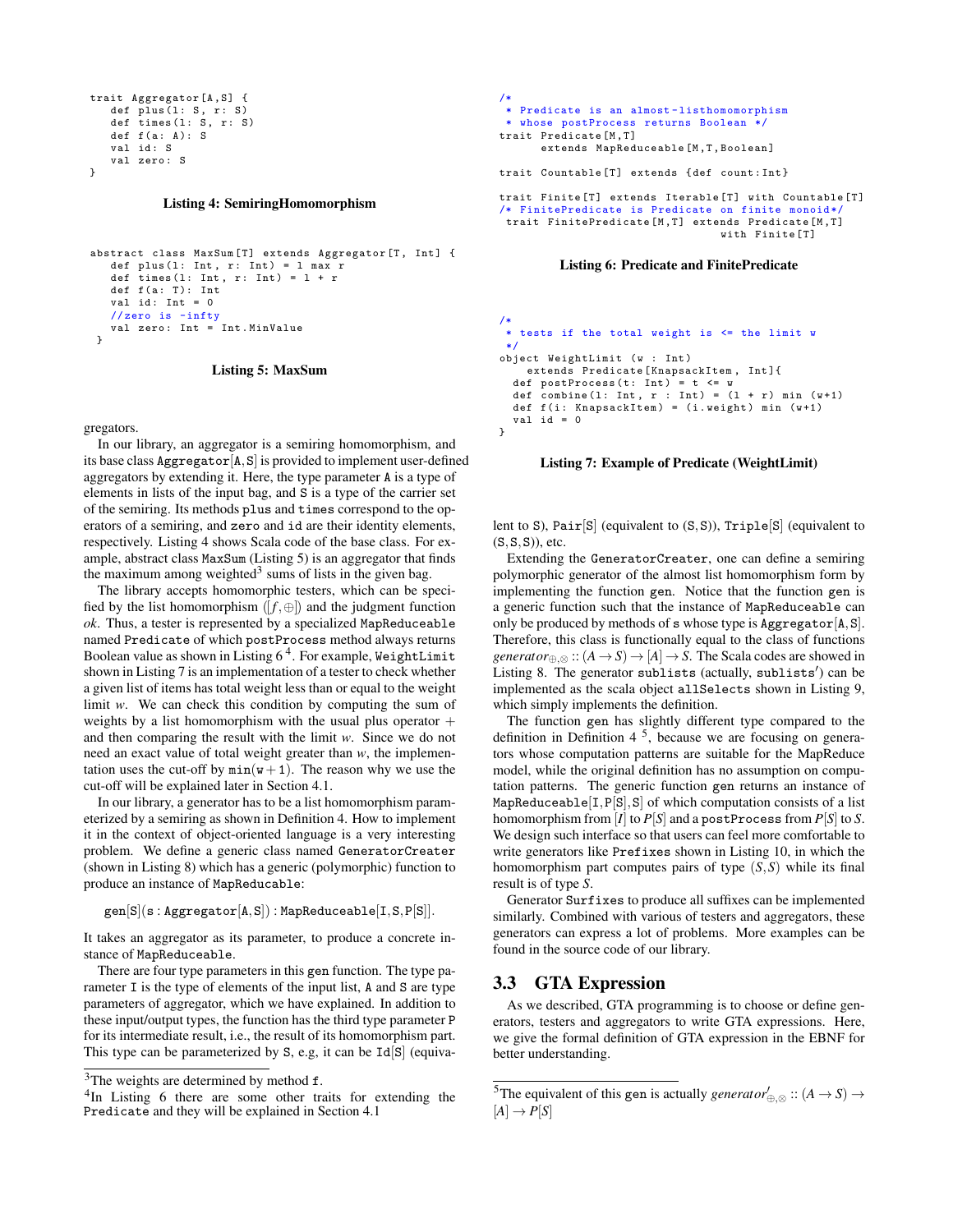```
trait GeneratorCreater [I ,A ,P[_ ]] extends BaseType {
def gen [S](s: Aggregator [A, S]): MapReduceable [I, P[S], Any]
}
```
#### Listing 8: Polymorphic Generator

```
object allSelects extends GeneratorCreater [ Int , Int , Id ]{
 def makeGenerator [S] (s: Aggregator [Int, S])
                  = new MapReduceable [ Int , Id [S],S] {
override def f(i: Int):Id[S] =
    Id(s. plus(s.f(i), s.id))override def combine (1: Id[S], r: Id[S]): Id[S] =
   Id (s. times (l , r ))
 override def postProcess(a: Id[S]): S = a<br>override val id: Id[S] = s.id
   }
  }
```
#### Listing 9: Generator of "All Selects"

| expr             | $\therefore$ GenTerm FiltTerms AggTerm                         |
|------------------|----------------------------------------------------------------|
| <b>GenTerm</b>   | $\therefore$ generate '(' GeneratorCreater')'                  |
| <i>FiltTerms</i> | $\therefore = \varepsilon$   filter '(' Predicate')' FiltTerms |
|                  | $AggTerm$ ::= aggregate'('Aggregator')'.                       |

Where the generate, filter and aggregate are the three keywords (actually, functions). Each of them has an argument which is an instance of GeneratorCreater, Predicate or Aggregator, appropriately. Note that one GTA expression may have multiple testers in this library. (Because we do implementation in Scala, ans Scala allows a single-line GTA expression being written in multiple lines that each line is one or more terms and with a '.' between any two terms.)

### 3.4 Solving Problems with GTA

We use three examples to show how to use the GTA library.

#### *Knapsack problem and its variants.*

First, recall the 0-1 Knapsack problem in the introduction. Similarly, we can firstly generate all possible candidates, then filter them using the predicate of weight limitation, finally, compute the total value on every remained candidate and choose the one which has the maximum total value. This problem can be programmed by using the allSelects, maxTotalValue extending the maxSum and the WeightLimit, as shown in Listing 11. If we want get the solution of knapsack items but not the maximum summation, a select aggregator can be performed here instead of maxSum (the details of select aggregator can be found in the library).

At a glance, the cost of the algorithms is exponential in the number of items. However, the GTA library optimizes it by using the GTA Fusion Theorem [10, 11] so that we can get an efficient algorithm whose cost is linear in the number of items (and quadratic with respect to the capacity of the knapsack).

A more complex example of *multi-constraints Knapsack problem* is shown in Listing 15. A new constraint on *the maximum number of items in a knapsack* is given in this case: the predicate LengthLimit checks the length of the given list in a similar way to WeightLimit. Not only check the exact length but also we can check whether the length (or summation) is less/more than a constant value *c*, or the length mod *k* is equal/less/more than *c*. Conceptually, arbitrary numbers of testers can be used. For example, we can add another constraint on *the minimum number of items in a knapsack* to extend the problem more. In these examples, we only

```
class Prefixes [K] extends GeneratorCreater [K, K, Pair] {
def makeGenerator [S] (s: Aggregator [K, S]) =
       new MapReduceable [K, Pair [S], S] {
       def f(i: K) =
           Pair[S](s. plus(s.id, s.f(i))s.plus(s.zero, s.f(i)))
       def combine (1: Pair [S], r: Pair [S]): Pair [S]=
           Pair[S](s. plus (1.1, s. times (1.r, r.1)),s. times (1.r, r.r))
       val id: Pair[S] = Pair[S](s. zero, s.id)def postProcess(a: Pair[S]): S = a.1}
 }
```
#### Listing 10: Generator of "All Prefixes"

```
...
val allSelects = new AllSelects [ KnapsackItem ]
 val withLimit_100 = new WeightLimit(100)<br>object maxTotalVal extends MaxSum[KnapsackItem] {
   def f(a: KnapsackItem ): Int = a. value
}
/* define a GTA */
val gta = generate ( allSelects ) .
               filter (withLimit_100)
 aggregate ( maxTotalValue )
println ( /* x is the input list */
  gta . postProcess (x. map ( gta .f ). reduce ( gta . combine ))
\lambda
```


find the best solutions (the maximum/minimum one), but also we can extend them to  $k_{th}$  – best solutions.

#### *Maximum segments sum problem.*

Next, let us consider the famous Maximum segments sum (mss for short) problem [3, 7, 17, 21, 23, 26]: Given a list of integers, find the maximum of sums of its all segments (contiguous sublists). This is a simplified problem of finding an optimal period in a history of changing values.

Under GTA programming model, the approach is simple: First, choose the allSegments generator that generates all the segments [17] of input list. Then choose the maxSum as the aggregator, that means to compute the maximum sum among all sums of segments. Listing 2 shows the GTA solution. This problem only need to write a few lines of Scala code. More additional predicates can be added to extending the mss, e.g., the segment should only contain at most one negative number, or maximum sum has to be divisible by 3. The allSegments as shown in Listing 3 is similar to allSelects and allPrefixes but more complex on data structures. We need a four-tuple type  $T4[T] = (T, T, T, T)$  as the type of intermediate data structure. The details of how to construct such a list homomorphism can be found in [17].

#### *Viterbi algorithm.*

More complex problems can also be encoded by GTA. Hidden markov model (HMM) is known for its applications in temporal pattern recognition. The Viterbi algorithm [30]] is to find the most likely sequence of hidden states, i.e.,the Viterbi path , from the given sequence of observed events. In detail, given a sequence of observed events  $(x_1, x_2, ..., x_n)$ , a set of states in a HMM model  $S = (z_1, z_2, \ldots, z_k)$ , probabilities  $P_{yield}(x_i | z_j)$  of events  $x_i$  being caused by states  $z_1$ , and probabilities  $P_{trans}(z_i | z_j)$  of states  $z_i$  appearing immediately after states  $z_j$ , to compute the most likely sequence of  $(z_1, z_2, ..., z_n)$  is formalized as: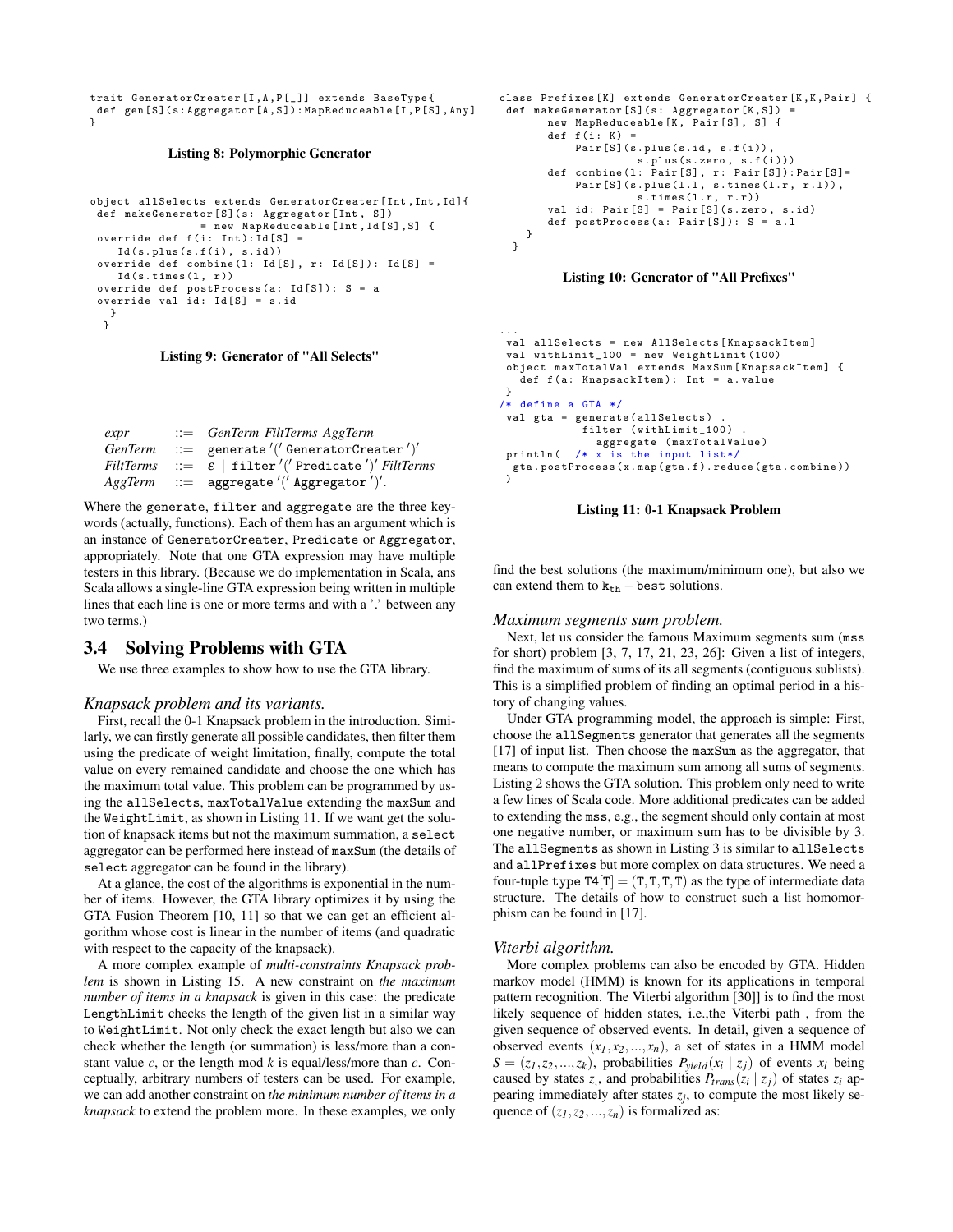```
class MarkingGen [EV, ST] (val states: Set [ST]) extends
        GeneratorCreater [E, Tuple2 [EV, (ST, ST)], Id]{
  val marks=for (x \le - states; y \le - states) yield (x, y)type Marked=Tuple2[EV, (ST, ST)]
  def makeGenerator [S] (s: Aggregator [Marked, S]) =
    new MapReduceable [E , Id [S],S] {
      def f(i:E): Id[S] = (s.zero /: marks)
             \{(z: S, mk: Mark) = > s. plus(z, s.f((i, mk))))\}def combine(1:Id[S],r:Id[S]): Id[S]=s.times(1,r)val id:Id[S]=s.iddef postProcess(a: Id [S]): S=a
    }
}
```
### Listing 12: MarkingGenerator

$$
\underset{Z \in S^{n+1}}{\arg \max} (\prod_{i=1}^n P_{yield}(x_i \mid z_i) P_{trans}(z_i \mid z_{i-1}))
$$

In [11], the approach of using GTA to compute above specification is introduced as: Firstly, we need to remove the index *i*−*1* in the specification. To this end, we let the expression range over pairs of hidden states in *S*×*S* and introduce a predicate *trans* to restrict the considered lists of state pairs. Intuitively, *trans*(*p*) is true if and only if the given sequence  $p$  of state pairs describes consecutive transitions

$$
((z_0, z_1), (z_1, z_2), \ldots, (z_{n-2}, z_{n-1}), (z_{n-1}, z_n))
$$

and false otherwise. Introducing the function

$$
prob(x, (s,t)) = P_{yield}(x | t)P_{trans}(t | s)
$$

the expression above can be transformed into the following equivalent expression.

$$
\underset{p\in (S\times S)^n}{\arg\max} \left(\prod_{i=1}^n prob(x_i, p_i)\right)
$$
\n
$$
\underset{trans(p)=True}{\arg\max}
$$

Now, we are ready for building a Generate-Test-Aggregate algorithm. Given a set of marks, the generator MarkingGenerator in Listing 12 associates all possible mark to each element of the given list. For the Viterbi algorithm, the mark is the product set  $S \times S$ . For example, given  $S = \{s_1, s_2\}$  and  $x = [x_1, x_2]$ , it can generate

$$
\begin{array}{l}\n\left[ (x_1, (s_1, s_1)), (x_2, (s_1, s_1)) \right], \\
\left[ (x_1, (s_2, s_1)), (x_2, (s_1, s_1)) \right], \\
\left[ (x_1, (s_1, s_2)), (x_2, (s_1, s_1)) \right], \\
\vdots \\
\left[ (x_1, (s_2, s_2)), (x_2, (s_2, s_2)) \right] \quad \right\}\n\end{array}
$$

The implementation of MarkingGenerator is almost the same as the SublistGenerator. The difference is that the method f sums up all possible associations of the marks, in which the type Marked [Elem, Mark] is the pair of the list element and the mark (Like painting colors on the input, so that the MarkingGenerator can be seen as a *coloring* generator.).

Among those associations of pairs of states to the input, we want to take only ones with valid transitions. To this end, *trans* is implemented as ViterbiTest shown in Listing 13. The method f extracts the mark, i.e., the associated pair of states, in which the pair has the type Trans[State] (a pair of states corresponds to a transition between states). The method combine appends two valid transitions  $(s,t)$  and  $(u, v)$  to make a new valid transition  $(s, v)$ if  $t = u$ . It returns a special value for invalid transitions otherwise.

```
abstract class ViterbiTest [E, Mark]
           extends Predicate [(E, Mark), Mark] {
  type MarkedTs = (E , Mark )
  def isTrans (a: Mark ): Boolean
  def postProcess (a: Mark) = isTrans (a)
  def combine (1: Mark, r: Mark): Mark
  def f(a: MarketTs): Option[Mark] = Some(a. _2)val id: Mark
  ... // omit others
\mathbf{r}
```
#### Listing 13: MarkingGenerator

```
abstract class MaxProdAggregator [T]
  extends Aggregator[T, Double] {<br>def plus(1: Double, r: Double) = 1 max r
  def times (1: Double, r: Double) = 1 * rdef f(a: T): Double
  val id: Double = 1.0val zero: Double = 0.0
}
```
#### Listing 14: ViterbiMaxProdAggregator

The method postprocess finally checks whether the input list had a valid transition or not.

The aggregator ViterbiMaxProdAggregator shown in Listing 14 implements the aggregator for computing the maximum probability, using the semiring  $([0,1], max, \times)$  about the real numbers between 0 and 1. For simplicity, it computes not the Viterbi path but the Viterbi score (the maximum probability). The method f extracts the value from the marked element. Other parts are straightforward implementation of the semiring.

Finally, the composition of above components gives a GTA algorithm as

*val vbGta* = *generate* (*vbGen*) *filter* (*vbTest*) *aggregate* (*vbAgg*),

where vbGen, vbTest and vbAgg are instances of MarkingGenerator, ViterbiTest, and MaxProdAggregator respectively.

Similar to the knapsack problem, the program is optimized into a linear-cost parallel algorithm, although it looks an exponential algorithm at a glance. It is worth noting that we can compute the Viterbi path by replacing the aggregator with another aggregator based on a semiring to compute the path [14].

# 4. IMPLEMENTING THE GENERATE-TEST-AGGREGATE LIBRARY

We choose Scala to implement our library not only because it is a functional language with flexible syntax and strong type system, but also because of its performance and portability (Scala is JVM based so it is compatible with most of popular Java systems). We use Spark [31] and Hadoop [2] as MapReduce engines without any modification on them. To run a GTA program on a new MapReduce engine, the only thing we need to do is writing a Scala adapter for the engine, so that the MapReduce API can be invoked from the user's GTA program.

#### *Design philosophy.*

On implementation, we mainly concern the following three key points. The first is how to make an expressive, easy-to-use programming interface. We want to hide the complexity of intermediate computation and data structures, so that users only need to focus on how to convert their problems to the GTA style. Once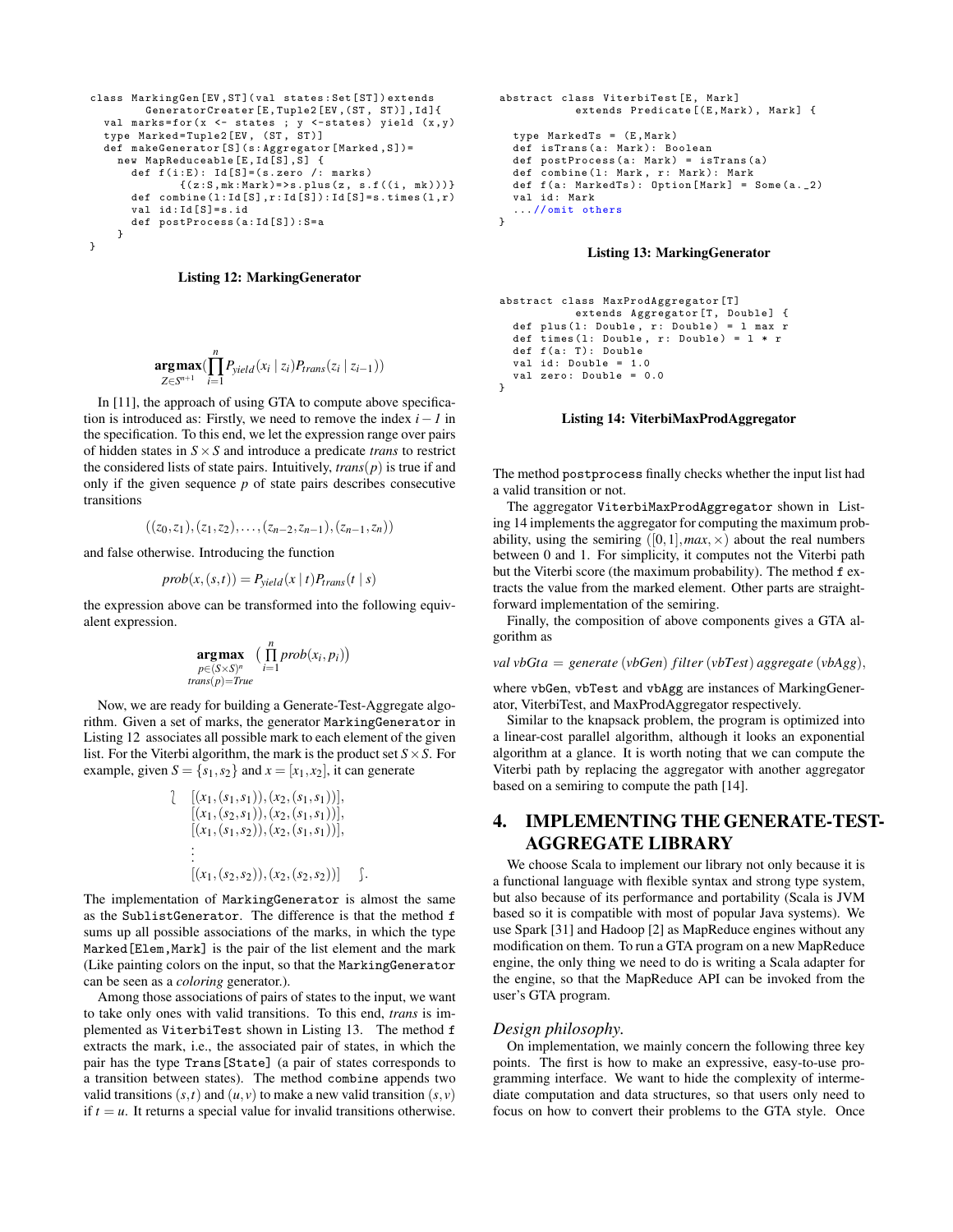```
...
val allSelects = new AllSelects [KnapsackItem]
val withLimit_100 = new WeightLimit (100)
val lessThan_10_items = LengthLimit [ KnapsackItem ](9)
object maxTotalVal extends MaxSum [ KnapsackItem ] {
  def f(a: KnapsackItem): Int = a. value
\frac{1}{1*}/* define a GTA */
val gta = generate (allSelects)
             filter (withLimit_100)
             /* add a new filter */
              filter (lessThan_10_items)
               aggregate ( maxTotalValue )
println (
  /* x is input , postProcess returns the result */
 gta . postProcess (x. map ( gta .f ). reduce ( gta . combine ))
 )
```


users simply map their problems to navie GTA programs, they get scalable and efficient MapReduce programs.

The second is correctness and efficiency of the GTA fusion. As a practical problem, user's input and output data may have complex structures, and also generators, filters and aggregators chosen by the user may have a variety of combinations. Our library has to consider about such situations, and set constraints in the programming interface to prevent as many errors as possible. In addition, we make the fusion mechanism being type-safe (at library level, thanks to the type system of Scala), so that users can find semantic errors at compile time. The details of how to implement the fusion will be discussed in Section 4.1

The last one is compatibility and portability. It is important to clarify how our GTA can work together with other libraries/frameworks. Conceptually, our GTA can be used together with any MapReduce or other parallel frameworks which provide the standard MapReduce API , in Scala or Java. We also need to define a proper scope of our system so that adapters between GTA and execution engines can be easily made. Currently, we only provide unidirectional invocation: APIs of MapReduce engines can be used from GTA programs, but not the converse. This lets GTA expressions be easily defined, although it also requires the user's main MapReduce program being written in Scala. Since Scala is highly compatible with Java, this model works most of the time (most popular MapReduce engines provide Java or Scala API).

### 4.1 Semiring Fusion and Filter Embedding

The GTA fusion process can be described as a deterministic automaton shown in Figure 1. When generate function is invoked (by given a polymorphic generator as the parameter), an instance of GEN is created. GEN has two methods: filter and aggregate and keeps the polymorphic generator. When filter is invoked, it just composes new Predicate with previous one. When aggregate method is invoked, it embeds the Predicate into Aggregator to form another Aggregator with the lifted semiring, which is the filter embedding, and substitutes it to the polymorphic generator to produce a final MapReduceable instance, which is the semiring fusion.

The semiring fusion is quite clearly introduced in the previous work [10, 11]: It is just to substitute an efficient semiring to the polymorphic generator. However, the filter embedding needs more work to do in practice. Here, we discuss how the filter embedding is implemented.

*Filters tupling.*



Figure 1: Automaton of GTA Fusion



Figure 2: Finite Predicate

Every filter clause in a GTA expression introduce a Predicate that is to be involved in the fusion. We can combine all the list homomorphisms together and create a new one that computes all at once.

Usually, tupling two list homomorphisms into one is simple. Let  $hh = (([f_1, \odot_1], ([f_2, \odot_2]))$ . We have:

*hh* 
$$
\begin{bmatrix} ] \\ h \end{bmatrix}
$$
 =  $(t_{\odot 1}, t_{\odot 2})$   
\n*hh*  $[a]$  =  $(f_1 a, f_2 a)$   
\n*hh*  $(x \rightarrow y)$  = *hh*  $x \odot hh$   $y$   
\n**where**  $(hx_1, hx_2) \odot (hy_1, hy_2) = (hx_1 \odot_1 hy_1, hx_2 \odot_2 hy_2)$ .

By the *tupling*, multiple filter clauses can be merged to one. We fuse this composed filter (a Predicate) together with generator and aggregator, to form the final GTA MapReduceable object.

#### *Lifted semiring.*

In the filter embedding, the carrier set M of monoid  $(M, \odot)$  should be finite, to guarantee the efficiency of the final program that uses the semiring lifted by *M*. The key point of implement the lifted semiring is to define a Scala class that can wrap the finite monoid and semiring. In order to define the operators  $\bigoplus_M$ ,  $\otimes_M$ , the elements of the set *M* must be enumerated in constant time. Thus, we defined FinitePredicate to resolve this problem. In order to guarantee that the final GTA program is efficiently computable, the composed filters must be a (or subtype of) FinitePredicate.

#### *Finite monoid and finite predicate.*

In our implementation, a finite monoid is a monoid whose domain is a finite set. Using Scala to define such a set we can use the Countable and Iterable traits. An object that inherits from Countable must implement a count method. And Iterable requires all its concrete subclasses to implement an iterator. We defined a Scala class named FinitePredicate (Listing 6). It is a Predicate with a finite domain. Figure 2 shows the class inheritance.

To guarantee the linear cost of the final program, filter clauses in a GTA expression have to be under the constraint: all the filters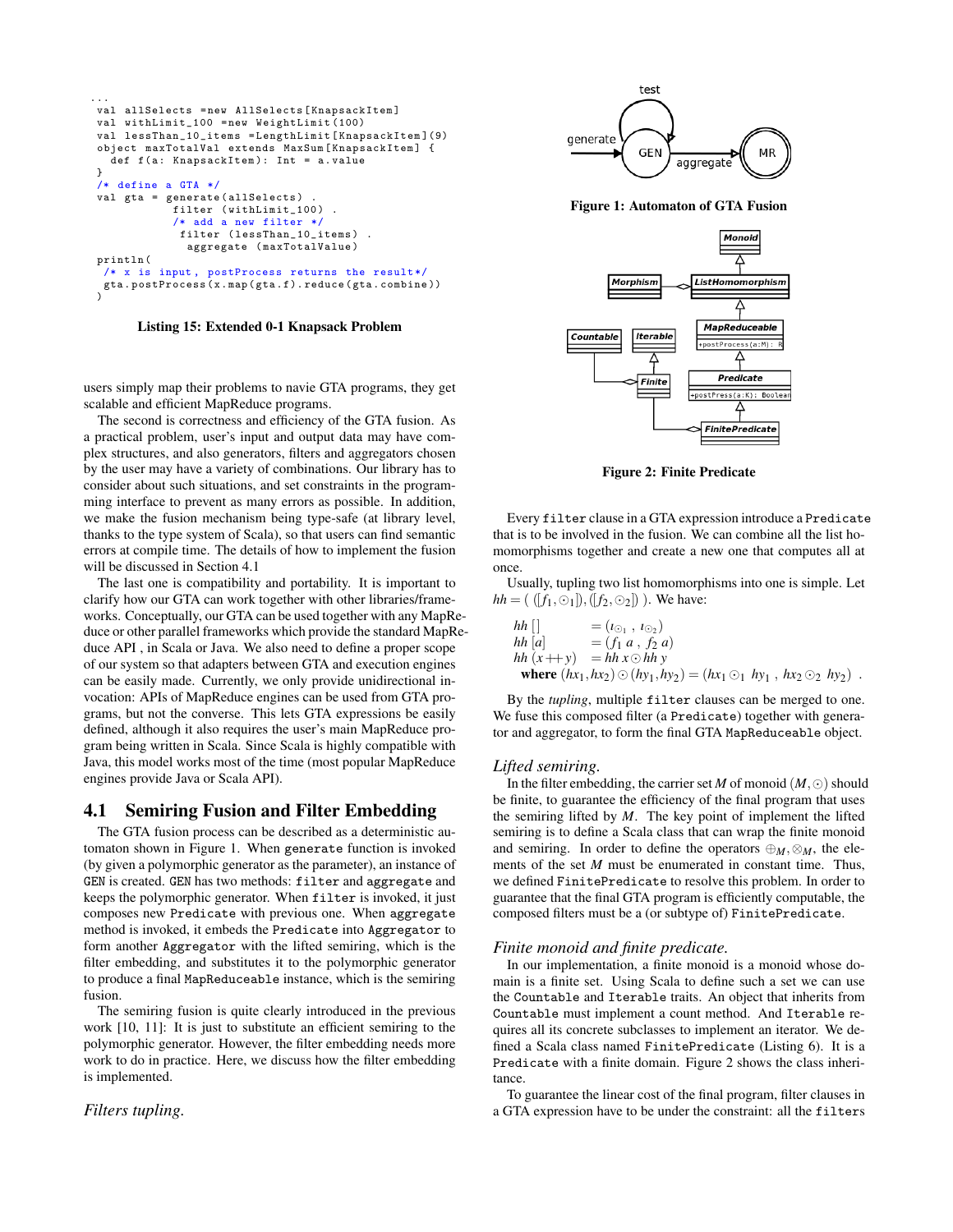

Figure 3: Execution Time of GTA Programs on Single CPU



Figure 4: Execution Time of GTA Programs on Spark Clusters

take FinitePredicate as the parameters. Otherwise the computational cost of the final program is not guaranteed.

The rest of implementing filter embedding, is to use the tupled tester and together with the aggregator to construct the lifted semiring (Definition 2) which is introduced in the previous work [10, 11]. We use a Map data structure to denote the domain of monoid  $(S^M, \odot^M)$  where the keys (index) of the Map are elements in set M and thus  $\odot^M$  can be defined. Readers who are interested with this could find details in our source code.

### 4.2 Serialization

For MapReduce frameworks like Spark and Hadoop, Java objects used as output of *MAP* and *REDUCE* need to be serialized for saving in file system or being transfered through networks. The intermediate data produced by GTA also need to be serialized in some way. Currently, our GTA library uses different serializations for Spark and Hadoop. For Spark, the serialization is done by using Java serialization, and for Hadoop we use the Hadoop Writable interface.

There are some universal data serialization frameworks, such as Avro [1] and Protocol Buffers [29], which provide common protocols and supporting multiple languages. We are considering apply such approaches in future.

### 5. EXPERIMENTS

We evaluate our GTA library on both sequential and parallel (distributed) ways and show the efficiency and scalability of it.



Figure 5: Speedup of GTA-Knapsack on Spark Clusters



Figure 6: Speedup of GTA Programs on Spark Clusters (size of input= $10^8$ )

# 5.1 Algorithmic Efficiency and Scalability

### *Algorithmic efficiency.*

We test the algorithmic efficiency of our GTA library by running a GTA-Knapsack program in local environment. In all the following test cases, the knapsack item's weight is in range (0, 10] and the capacity of the knapsack is 100. The machine we used has a 2 GHz Intel Core Duo CPU (two cores) with 2 GB RAM and the Java VM heap size was set as: "JAVA\_OPTS=-Xmx1024m -Xms256m". The Scala version is 2.9.2 final.

The first test case is comparing the GTA-Knapsack program to a Knapsack program in a naive algorithm (brute-force) which generates all sublists, then filters them and make max-sum on the rest ones. Table 2 shows the comparison of running time. Obviously,

Table 2: Comparison of Naive and GTA Knapsack Programs

| length         | naive (ms)       | GTA (ms) |
|----------------|------------------|----------|
|                |                  | 24       |
| 12             | 106              | 27       |
| 16             | 271              | 53       |
| 20             | 6838             | 65       |
| $\frac{1}{24}$ | OutOfMemoryError | 52       |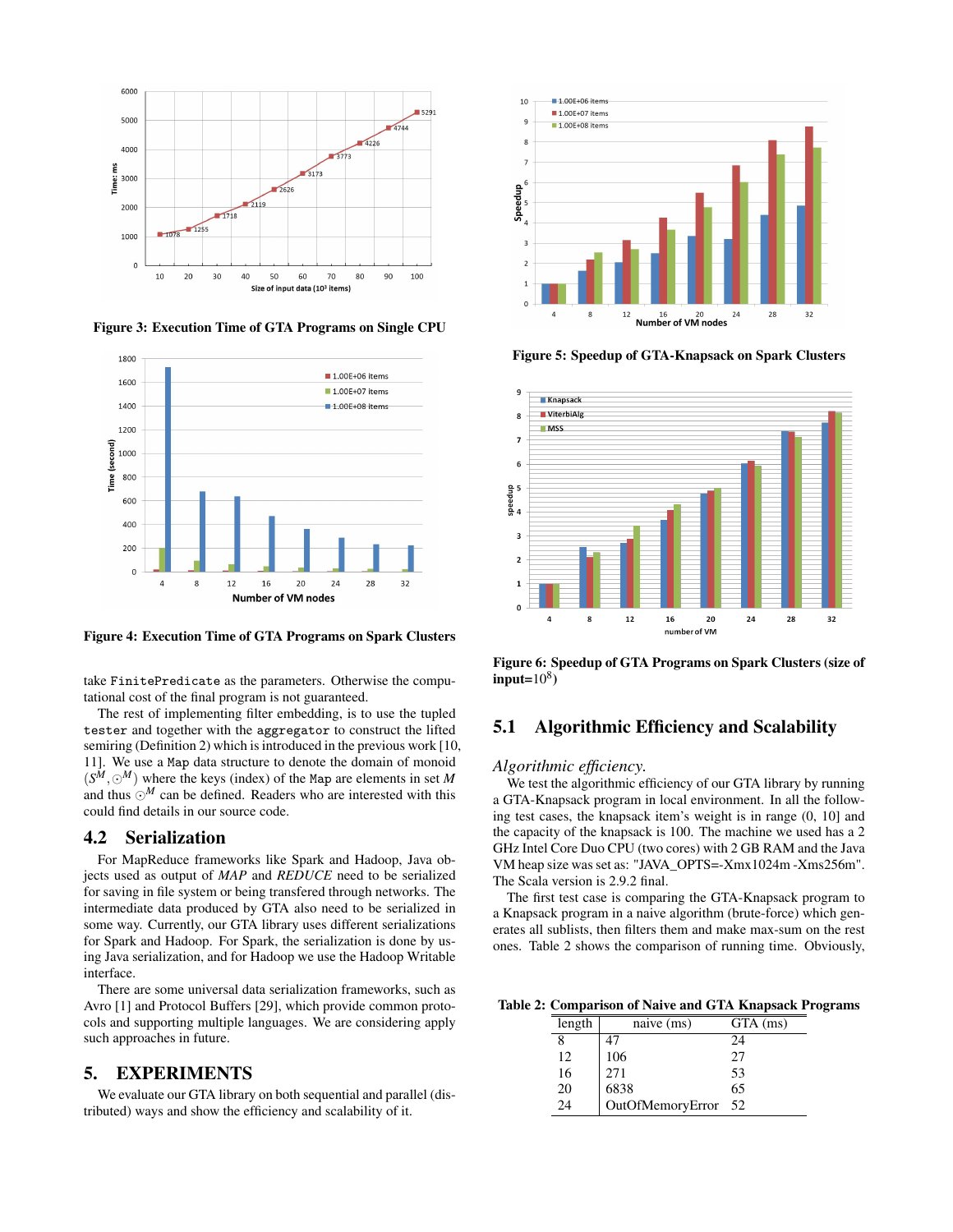the GTA-Knapsack is much faster than the naive one. Optimized dynamic programming solution for 0-1 Knapsack problem can runs in  $O(nW)$  time, which is theoretically faster than our GTA-Knapsack  $(O(nW^2)$  time). But without carefully optimizing the program, a dynamic programming solution could be even slower. An notable superior of our GTA library is that optimization is transparent to programmers.

The second experiment tests the GTA-Knapsack program with different size of input data. The running time of GTA-Knapsack is linear with the increasing of input data size (from  $10 \times 10^3$  to  $10 \times 10^4$ ). Figure 3 shows the linear algorithmic efficiency of our GTA-Knapsack.

### *Evaluation on MapReduce clusters.*

Our MapReduce clusters are built on the Edubase-Cloud (at National Institute of Informatics, Japan). It is a cloud computing environment like Amazon EC2. We have authority to use up to 32 virtual-machine (VM) nodes. We configured Mapreduce (Spark and Hadoop) clusters with 4, 8, 12, 16, 20, 24, 28, and 32 nodes. Each VM has one single-core CPU, 3 GB RAM and 8-9 GB available hard disk space. We prepared three sets of randomly generated items for the *Knapsack* programs:  $1 \times 10^6$ ,  $1 \times 10^7$  and  $1 \times 10^8$ items. Experiments on Vitirbi Algorithm and Maximum segments sum are evaluated in similar manner (we use programs randomly generated all input data). The results are given in Figure 4 , 5 and 6. When input data size is too small (in case of using data set of size  $1 \times 10^6$ ), the system overhead takes heavier ratio on the timingresults. For data with appropriate size, the results show that all the GTA programs gained near-liner speedup when increase the computing nodes. The evaluation of GTA programs on Hadoop clusters also shows the similar speedup though absolute performance is slower on same dataset, because of higher system overhead.

### 6. RELATED WORK

The research on parallelization via derivation of list homomorphisms has gained great interest since [8, 28, 32]. The main approaches include the function composition based method [5, 12, 19], the third homomorphism theorem based method [15, 22], and the matrix multiplication based method [27]. It has been shown that homomorphism-based approaches can be used on systematic programming of MapReduce [20].

GTA [10, 11] is a new approach to systematic development of efficient parallel programs and/or list homomorphisms, in which feaures of semirings are maximally exploited to connect naive design and efficient impementation, so that it dramatically simplifies the development of efficient parallel algorithms. However, there lacks of implementations which can support practical MapReduce programming. Our work is a continuation of previous research on GTA and making it work for common MapReduce frameworks.

There are also several high-level domain specific languages build upon MapReduce (Hadoop), such as Google's Sawzall [25], Apache Pig Latin [13], and so on. They wrap MapReduce (Hadoop) and provide optimization functionalities to optimize users' programs. Currently, they do not have optimizations similar to the GTA fusion. We believe that GTA can also be imported into the design of these languages as a primitive optimization choice.

### 7. CONCLUSIONS

In this paper, we show that the Generate-Test-Aggregate theory for systematic derivation of efficient parallel programs can be implemented on MapReduce in a concise and effective way. Our framework on Scala provides a convenient GTA programming interface for users to specify their problems in the GTA pattern easily, and to run them efficiently on multi-thread, Spark and Hadoop environments. Our initial experimental results on several interesting examples indicate its usefulness in solving practical problems.

Currently, the GTA theory is based on the list homomorphisms, and our GTA library is concentrated on covering problems which are based on the list data structure. A very attractive future work is to apply the GTA style programming to problems based on trees/ graphs, which is not supported by our GTA library yet.

We are now investigating interesting applications in the GTA framework, and challenging to extend our library from lists to trees and graphs so that GTA style algorithms can be efficiently implemented for processing large trees/graphs such as data from social networks.

### References

- [1] Apache Software Foundation. Avro. http://avro.apache.org/.
- [2] Apache Software Foundation. Hadoop. http://hadoop.apache.org/.
- [3] R. S. Bird. An introduction to the theory of lists. In M. Broy, editor, *Logic of Programming and Calculi of Discrete Design*, volume 36 of *NATO ASI Series F*, pages 5–42. Springer, 1987.
- [4] R. S. Bird. *Introduction to Functional Programming using Haskell*. Prentice Hall, 1998.
- [5] W. N. Chin, S. C. Khoo, Z. Hu, and M. Takeichi. Deriving parallel codes via invariants. In *International Static Analysis Symposium (SAS2000)*, volume Lecture Notes in Computer Science 1824, pages 75–94. Springer Verlag, 2000.
- [6] M. Cole. List homomorphic parallel algorithms for bracket matching. Technical report, Department of Computer Science, University of Edinburgh, 1993.
- [7] M. Cole. Parallel programming, list homomorphisms and the maximum segment sum problems. Report CSR-25-93, Department of Computing Science, The University of Edinburgh, 1993.
- [8] M. Cole. Parallel programming with list homomorphisms. *Parallel Processing Letters*, 5(2):191–203, 1995.
- [9] J. Dean and S. Ghemawat. MapReduce: Simplified data processing on large clusters. In *6th Symposium on Operating System Design and Implementation (OSDI2004), December 6–8, 2004, San Francisco, California, USA*, pages 137–150, 2004.
- [10] K. Emoto, S. Fischer, and Z. Hu. Filter-embedding semiring fusion for programming with mapreduce. *Formal Aspects of Computing*, 24:623–645, 2012.
- [11] K. Emoto, S. Fischer, and Z. Hu. Generate, test, and aggregate - a calculation-based framework for systematic parallel programming with mapreduce. In *Programming Languages and Systems, 21st European Symposium on Programming (ESOP 2012)*, volume 7211 of *Lecture Notes in Computer Science*, pages 254–273. Springer, 2012.
- [12] A. L. Fisher and A. M. Ghuloum. Parallelizing complex scans and reductions. In *Proceedings of the ACM SIGPLAN '94 Conference on Programming Language Design and Implementation (PLDI '94)*, pages 135–146, 1994.